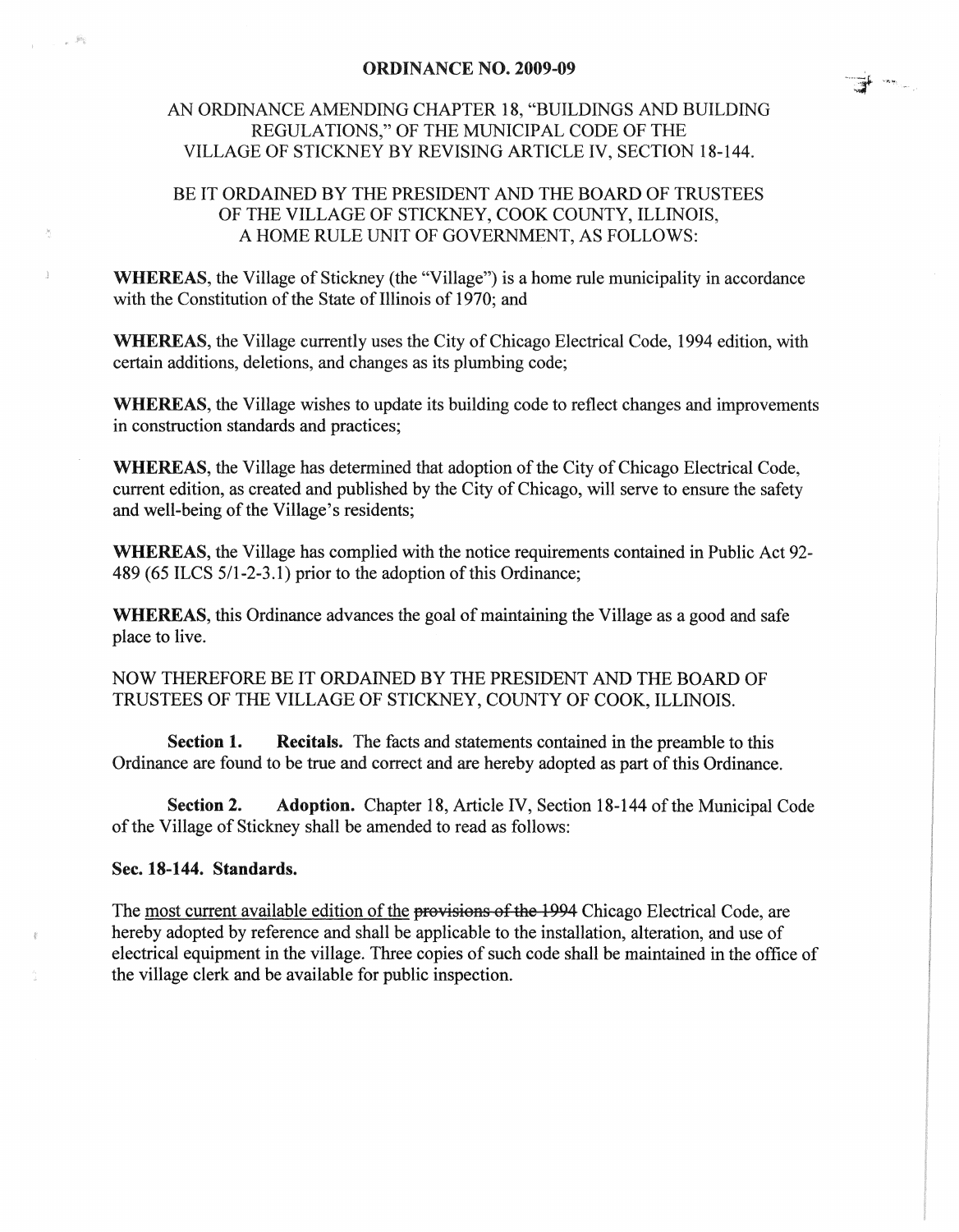Section 3. Home Rule. This ordinance is enacted under the Home Rule powers of the Village as set forth in the Constitution and laws of the State of Illinois.

Section 4. Effective Date. This Ordinance shall be in full force and effect after its passage, approval and publication in the manner provided by law.

Section 5. Conflicts. This Ordinance supersedes all ordinances or parts of ordinances directly conflicting with the terms and provisions contained herein, but only to the extent of such conflict.

Section 6. Severability. If any section, subsection, sentence, clause, phrase or portion of this Ordinance is for any reason held invalid or unconstitutional by any court of competent jurisdiction, such portion shall be deemed a separate, distinct, and independent provision and such holding shall not affect the validity of the remaining portions hereof.

Section 7. Certification and Publication. The Village Clerk of the Village of Stickney shall certify to the adoption of this Ordinance and cause the same to be published in pamphlet form.